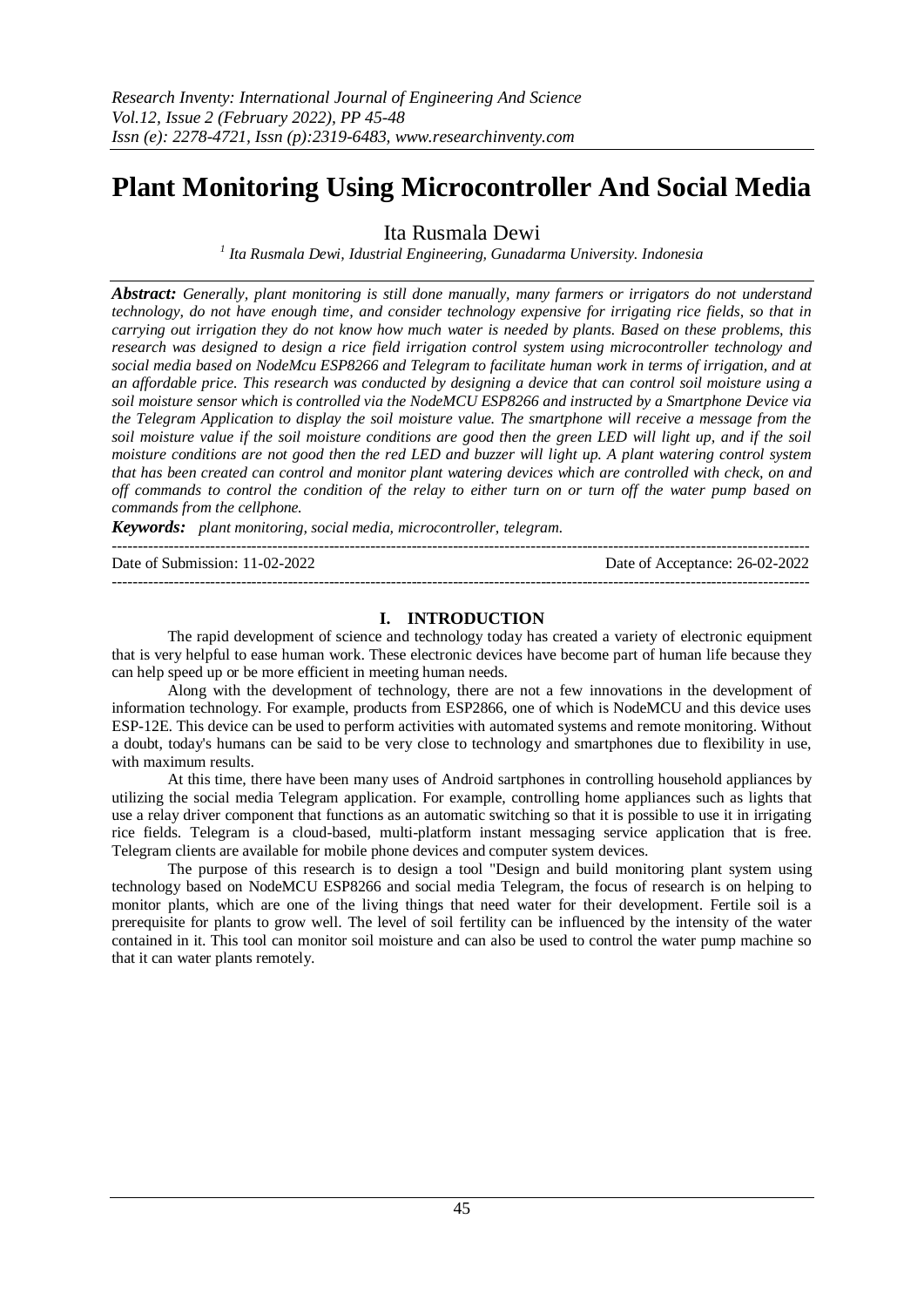# **II. EXPERIMENTAL PROCEDURE**

The research method used uses several series, as shown in the following figure



**Figure 1.** Research Design

In the picture above, you can see in detail the configuration or electronic devices such as the Soil Moisture Sensor, NodeMCU ESP8266, Relay, Buzzer and LED (Light Emitting Diode). In this section, the input components of the circuit before installation consist of a humidity sensor connected using a jumper.

- Resistor and Green LED are attached to pin D8
- Resistor and red LED are attached to pin D1
- Pin Relay Vcc to 3V
- Pin Relay GND to G
- Pin Relay IN to D7
- Buzzer pin positive to pin D5 and negative to pin G
- $\bullet$  On Humidity sensor to pin G
- On Humidity sensor + to pin 3V
- On the Humidity sensor A to pin A0

#### 1. Tool Operation

The NodeMcu ESP8266 voltage source can be via an adapter or power bank to the NodeMcu ESP8266. NodeMcu will initialize the pin and read the program that has entered the Password and Wifi Username used in it.



Figure 2 Plant Watering Tool

In the picture above, we can see the communication between NodeMcu ESP8266 and telegram using Bot which is another word for Robot where this robot functions in sending messages, providing Code API (Application Programming Interface) which is a communication bridge between NodeMcu ESP8266 and telegram in exchanging information.

To be able to control and monitor this plant watering tool, the Smartphone and NodeMCU are connected in a network, where to connect the NodeMCU ESP 8266 with a Smartphone via the Telegram application by entering the Telegram Bot Token after that, we open the Telegram application then enter the bot chat display which we have created, after that to start or activate the tool we press Start on the initial chat screen on the Telegram application, it will automatically display a welcome message and then display a description of the options for the operation of the tool.

There is a command "/Check" to check the condition of the components, both the LED, Buzzer and water pump and to read the soil moisture value which is read by the soil moisture sensor and " /On" to change the relay condition so that it can stop the water pump if the soil is dry. or not good and will change the relay condition back if the soil condition is in a moist/good condition. The condition of the Green LED (Light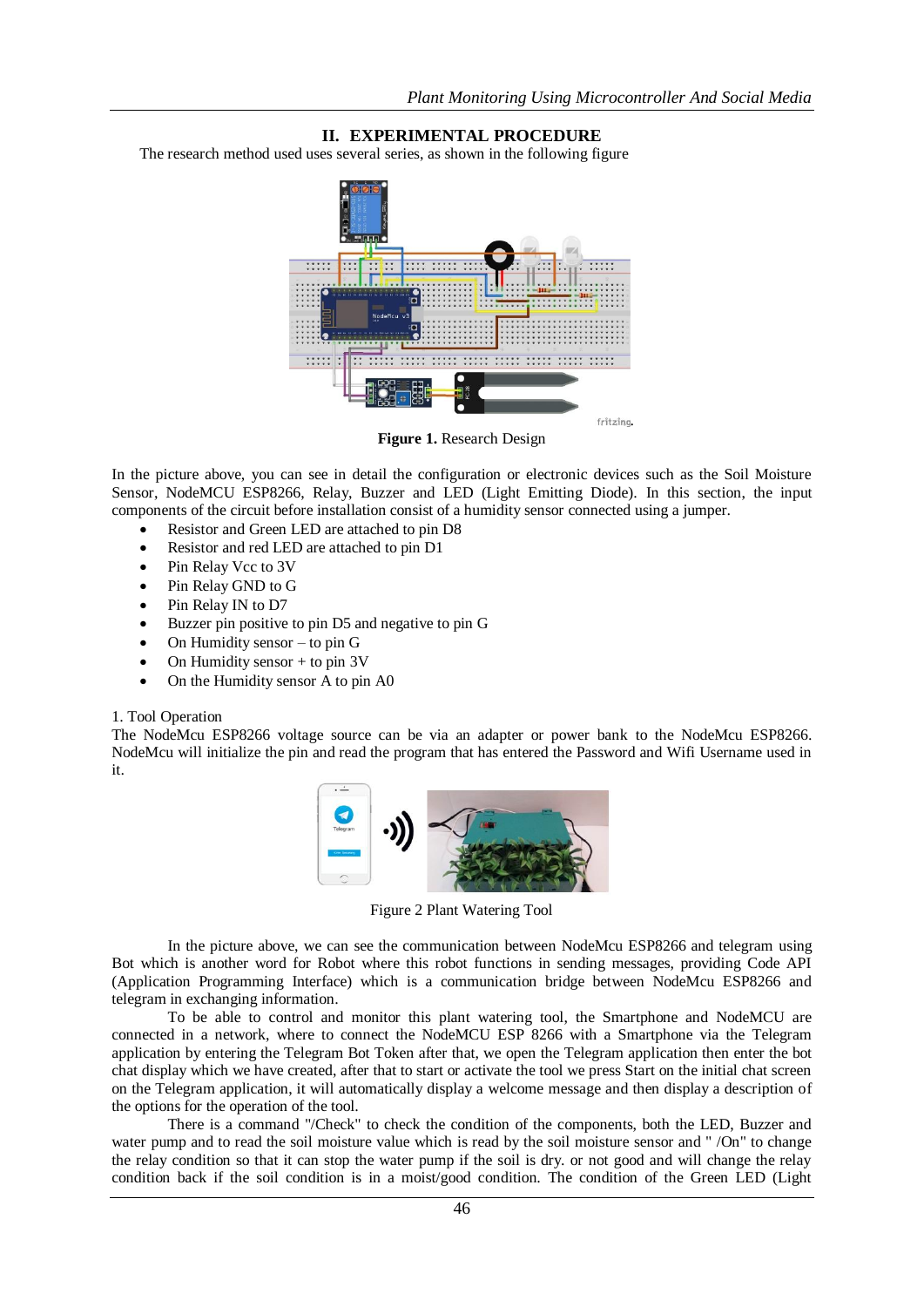Emitting Diode) will light up if the soil conditions are good and if the soil conditions are not good/dry or too humid then the Buzzer will make a sound and the Red LED (Light Emitting Diode) will interrupt.

When the NodeMcu ESP8266 microcontroller is active, all components and indicator lights will light up and if the soil conditions are not good, the user will automatically receive a notification in the form of a message on Telegram



table 1. Component respon

|                |             |                                     | <b>Component Respoon</b> |                |               |               |
|----------------|-------------|-------------------------------------|--------------------------|----------------|---------------|---------------|
| N <sub>0</sub> | <b>Task</b> | Code                                | Led<br>Green             | <b>Led Red</b> | <b>Buzzer</b> | Pompa         |
| .,             | Cek         | (msg.text.equalsIgnoreCase("/cek")) | on/off                   | on/off         | on/off        | on/off        |
|                | On          | (msg.text.equalsIgnoreCase("/on"))  | off                      | <sub>on</sub>  | <sub>on</sub> | <sub>on</sub> |
|                | Off         | (msg.text.equalsIgnoreCase("/off")) | <sub>on</sub>            | off            | off           | off           |
| -4.            | /random     |                                     | on/off                   | on/off         | on/off        |               |

In Table 1 we can see that when we send the "/check" command, the Led and Buzzer are in Standby which will always work based on conditions of soil moisture whether dry, wet or moist. when executing the "On" command, the Pump is on, the Red Led and Buzzer are on, because it indicates that the soil moisture conditions are not good. On the other hand, when the soil conditions are good, the Green Led will turn on and the Water Pump will be inactive. Then if we use random words or typos it will not display any response. And it can be seen that when sending a command, either check, on or off, the case has no effect because it uses the equalsIgnoreCase function. With this function, the passed string object will be compared with the string object in the function parameter, regardless of the difference between uppercase and lowercase letters**.**

## **III. CONCLUSION**

From the prototype of this tool, it can be concluded that the design tool for monitoring plan control system uses technology based on NodeMCU ESP 8266 using a soil moinsture sensor, relay, and a water pump that is controlled through the Telegram social media application, which can be operated using a smartphone. Where the Telegram application has a Bot Feature which will later work to help make it easier for users to send messages. Code API (Application Programming Interface) which is a communication bridge between NodeMcu ESP8266 and Telegram which allows us to exchange information.

This tool can read soil moisture with a soil moisture sensor obtained from analog data input and will display the percentage of soil moisture in the Telegram application. Telegram functions to control soil humidity, if the soil moisture is not good, it will display the option to activate the relay. Then the pump will drain the water. If the humidity has returned to normal then the pump will automatically turn off

### **Conflict of interest**

There is no conflict to disclose.